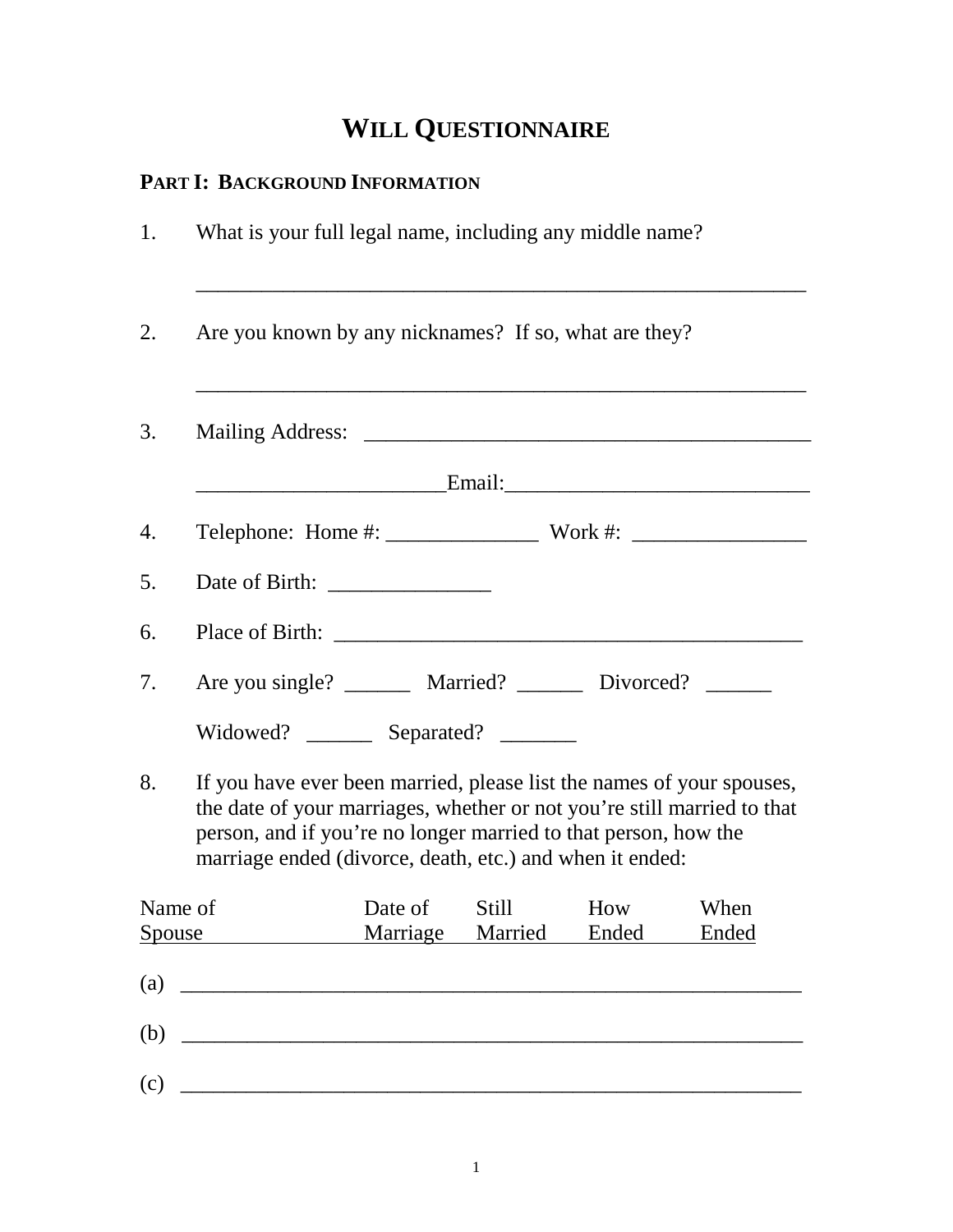| List the names of every person you now support within your<br>household, if there are any, and what relationship they are to you:<br>Name Relationship                          |  |
|---------------------------------------------------------------------------------------------------------------------------------------------------------------------------------|--|
|                                                                                                                                                                                 |  |
|                                                                                                                                                                                 |  |
|                                                                                                                                                                                 |  |
|                                                                                                                                                                                 |  |
|                                                                                                                                                                                 |  |
|                                                                                                                                                                                 |  |
|                                                                                                                                                                                 |  |
| If you pay support for someone outside of your home, give that<br>person's name, the amount you pay, and whether there is a legal<br>obligation for you to support that person: |  |
| Name Amount paid Legal Obligation                                                                                                                                               |  |
| <u> 1989 - Jan James James, martin amerikan basar dan berasal dalam berasal dalam basa dalam basa dalam berasal d</u>                                                           |  |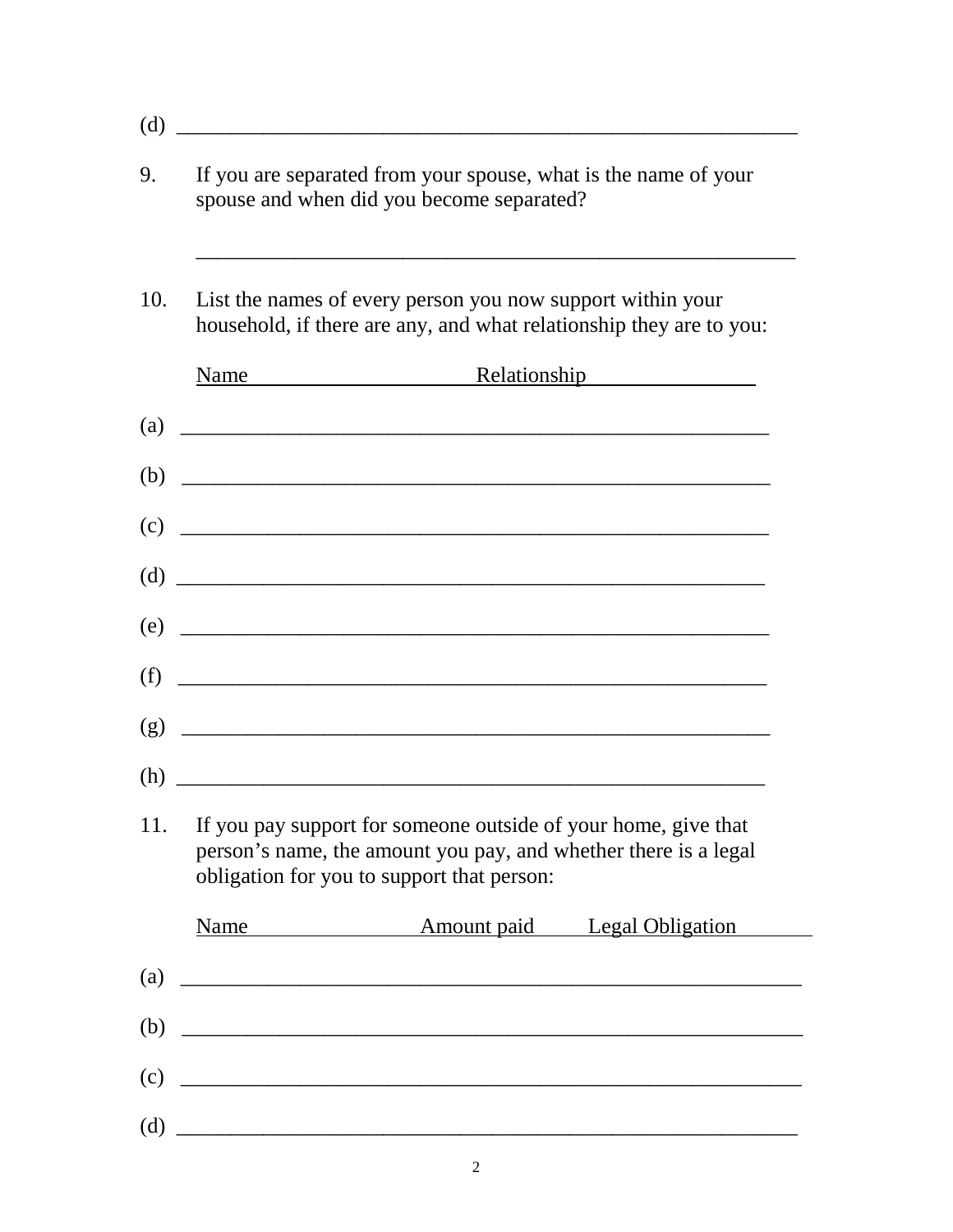| Name  | Address                                                                                                               | Date of<br><b>Birth</b> | Natural or<br>Adopted            | Single<br>Divorced<br>Married etc. |
|-------|-----------------------------------------------------------------------------------------------------------------------|-------------------------|----------------------------------|------------------------------------|
|       | <u> 1999 - Johann John Stone, market fra de francez eo ar gant e gant e gant e gant e gant e gant e gant e gant e</u> |                         |                                  |                                    |
|       |                                                                                                                       |                         |                                  |                                    |
|       |                                                                                                                       |                         |                                  |                                    |
|       |                                                                                                                       |                         |                                  |                                    |
|       |                                                                                                                       |                         |                                  |                                    |
|       |                                                                                                                       |                         |                                  |                                    |
|       |                                                                                                                       |                         |                                  |                                    |
|       | <u> 1989 - Johann Barbara, martxa alemaniar amerikan basar da da a shekara a shekara a shekara a shekara a shekar</u> |                         |                                  |                                    |
|       | List the names of all your deceased children, including those by prior<br>marriage, adopted and step-children:        |                         |                                  |                                    |
| Name: | Natural, Step<br>Adopted                                                                                              |                         | Single, Married<br>Divorced etc. | Date<br>of Death                   |
|       |                                                                                                                       |                         |                                  |                                    |
|       |                                                                                                                       |                         |                                  |                                    |
|       |                                                                                                                       |                         |                                  |                                    |
|       |                                                                                                                       |                         |                                  |                                    |
|       |                                                                                                                       |                         |                                  |                                    |

12. List the names of all your living children, including those by prior marriage, those you adopted, and if they are step-children: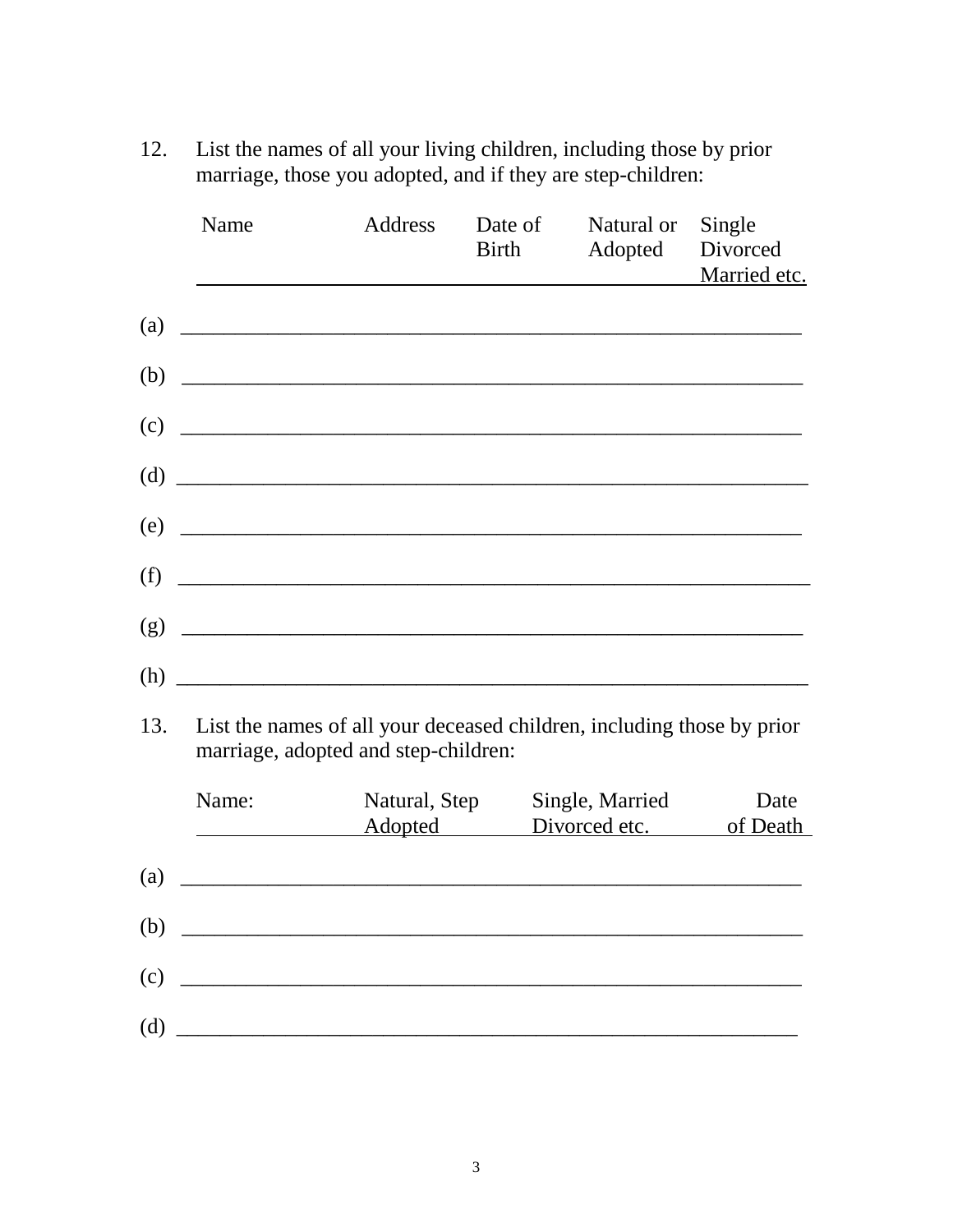14. If any of your deceased children has left children who are now living, list the names of those children (your grandchildren) and indicate who their parent is:

| Name of Surviving<br>Grandchild | Name of Grandchild's                                                                                                  | Address<br>deceased parent                                                                                           |
|---------------------------------|-----------------------------------------------------------------------------------------------------------------------|----------------------------------------------------------------------------------------------------------------------|
|                                 |                                                                                                                       | $\left( \text{a)} \right)$                                                                                           |
|                                 |                                                                                                                       |                                                                                                                      |
|                                 |                                                                                                                       | <u> 2000 - 2000 - 2000 - 2000 - 2000 - 2000 - 2000 - 2000 - 2000 - 2000 - 2000 - 2000 - 2000 - 2000 - 2000 - 200</u> |
|                                 |                                                                                                                       |                                                                                                                      |
|                                 | wish to give a portion of your property to:                                                                           | List the names of any grandchildren and great-grandchildren that you                                                 |
|                                 | Name Address                                                                                                          | Name of Parent                                                                                                       |
|                                 |                                                                                                                       | $\left( \text{a)} \right)$                                                                                           |
|                                 |                                                                                                                       |                                                                                                                      |
|                                 |                                                                                                                       |                                                                                                                      |
|                                 |                                                                                                                       |                                                                                                                      |
|                                 |                                                                                                                       |                                                                                                                      |
|                                 |                                                                                                                       |                                                                                                                      |
|                                 |                                                                                                                       |                                                                                                                      |
|                                 | <u> 1980 - Johann Barn, mars ann an t-Amhain an t-Amhain an t-Amhain an t-Amhain an t-Amhain an t-Amhain an t-Amh</u> |                                                                                                                      |
|                                 | <u> 1980 - Johann Stoff, amerikansk politik (* 1900)</u>                                                              |                                                                                                                      |

16. List the names of your parents, brothers and sisters: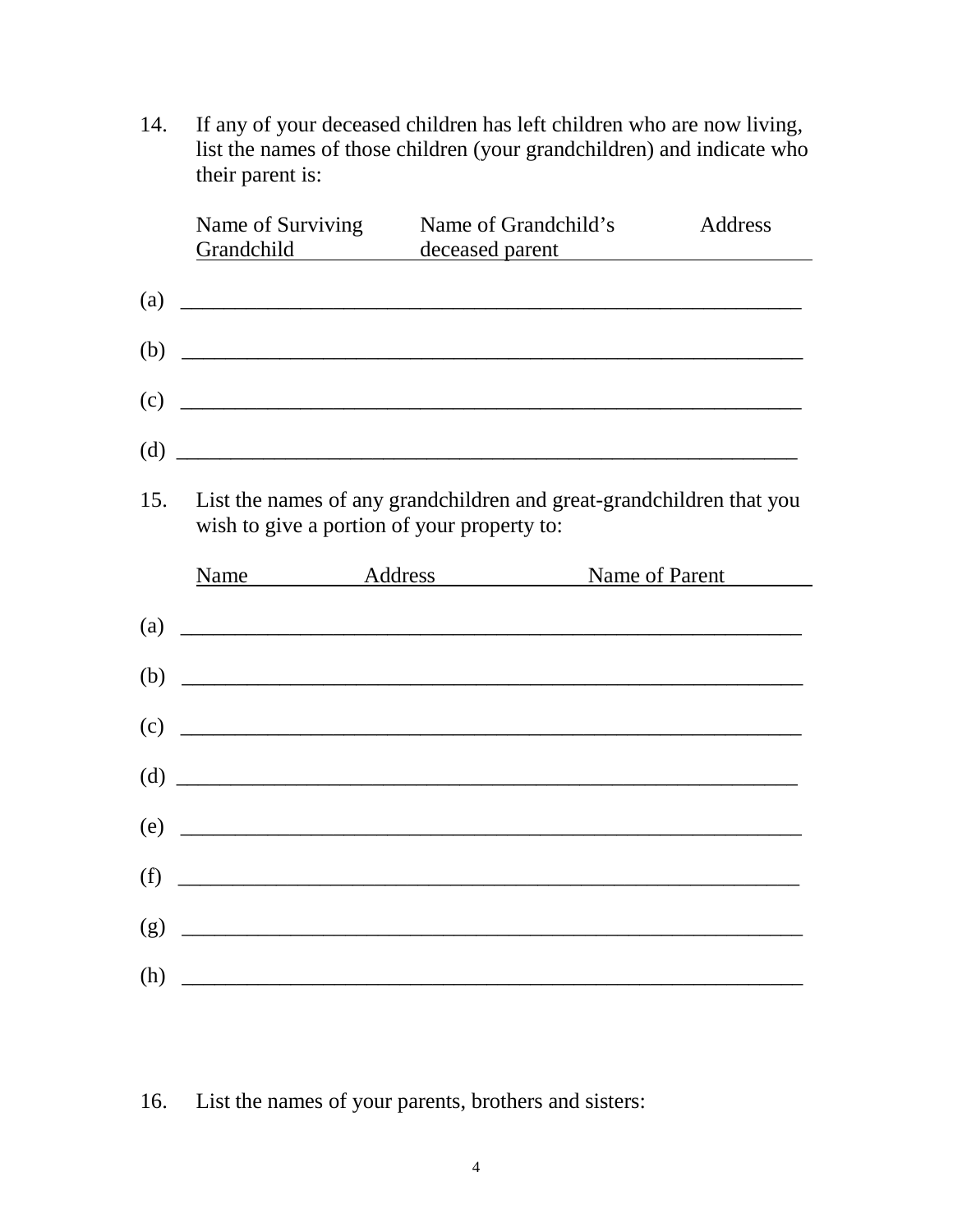|     | Name                      | Date of<br><b>Birth</b>                                             | Address                                   | Alive or<br>Date of Death |
|-----|---------------------------|---------------------------------------------------------------------|-------------------------------------------|---------------------------|
|     |                           |                                                                     |                                           |                           |
|     |                           |                                                                     |                                           |                           |
|     |                           | Brothers & Sisters:                                                 |                                           |                           |
|     |                           |                                                                     |                                           |                           |
|     |                           |                                                                     |                                           |                           |
| 17. | and brothers and sisters: | If you are married, give the names of your current spouse's parents |                                           |                           |
|     | Name                      |                                                                     | Date of Address<br>Birth <u>_________</u> | Alive or<br>Date of Death |
|     |                           |                                                                     |                                           |                           |
|     |                           |                                                                     |                                           |                           |
|     |                           |                                                                     |                                           |                           |
|     |                           |                                                                     |                                           |                           |
|     |                           |                                                                     |                                           |                           |
|     |                           |                                                                     |                                           |                           |

18. If you and your current spouse or partner have contacted this firm to execute wills, and you seek joint representation, are you willing to waive your right to keep secrets from your spouse regarding your will during the drafting process?

Initials\_\_\_\_\_\_\_\_ Initials\_\_\_\_\_\_\_\_

19. If you and your spouse or partner seek joint representation do you consent to this firm representing both of you, having waived confidentiality,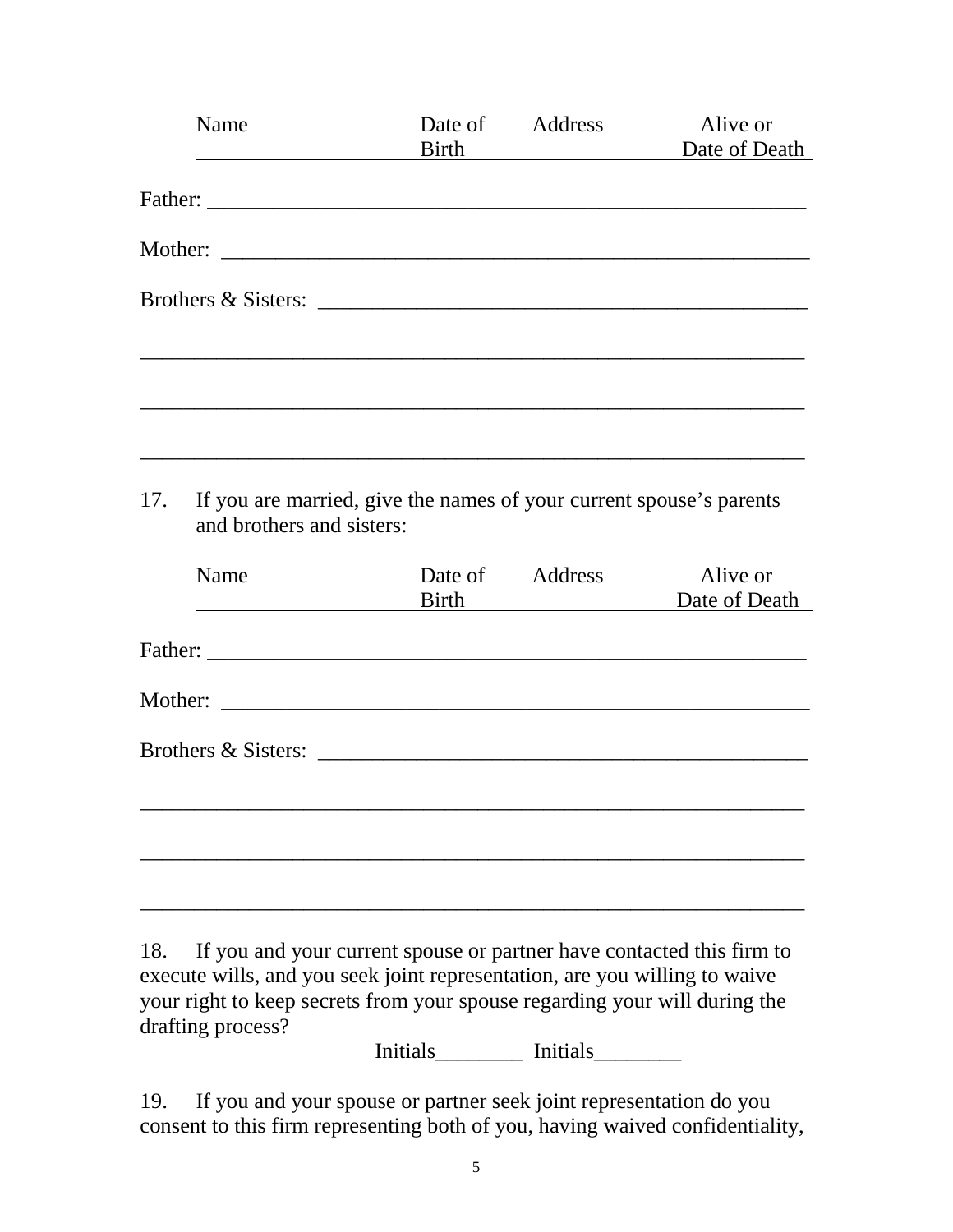and with the understanding that a conflict of interest could arise requiring this firm to withdraw from representation?

Initials\_\_\_\_\_\_\_\_\_ Initials\_\_\_\_\_\_\_\_\_

#### **PART II: PROPERTY DISTRIBUTION**

20. Do you have any bank accounts, including checking, savings or credit union accounts? If so, what bank are they in and where is that bank located?

|  |                                                                                                                                                             | <u>Kind of Account</u> Mame of Bank City or Address |
|--|-------------------------------------------------------------------------------------------------------------------------------------------------------------|-----------------------------------------------------|
|  | (a) $\qquad \qquad \qquad$                                                                                                                                  |                                                     |
|  | $\begin{array}{ccc} \text{(b)} & \text{---} & \end{array}$                                                                                                  |                                                     |
|  | (c)                                                                                                                                                         |                                                     |
|  |                                                                                                                                                             |                                                     |
|  |                                                                                                                                                             |                                                     |
|  | <u> 1980 - Jan James James James James James James James James James James James James James James James Jam</u>                                            |                                                     |
|  | ,我们也不会有什么。""我们的人,我们也不会有什么?""我们的人,我们也不会有什么?""我们的人,我们也不会有什么?""我们的人,我们也不会有什么?""我们的人<br>List the names of the people who you want to receive the money in these |                                                     |

accounts when you pass away:

\_\_\_\_\_\_\_\_\_\_\_\_\_\_\_\_\_\_\_\_\_\_\_\_\_\_\_\_\_\_\_\_\_\_\_\_\_\_\_\_\_\_\_\_\_\_\_\_\_\_\_\_\_\_\_\_\_\_\_

\_\_\_\_\_\_\_\_\_\_\_\_\_\_\_\_\_\_\_\_\_\_\_\_\_\_\_\_\_\_\_\_\_\_\_\_\_\_\_\_\_\_\_\_\_\_\_\_\_\_\_\_\_\_\_\_\_\_\_

\_\_\_\_\_\_\_\_\_\_\_\_\_\_\_\_\_\_\_\_\_\_\_\_\_\_\_\_\_\_\_\_\_\_\_\_\_\_\_\_\_\_\_\_\_\_\_\_\_\_\_\_\_\_\_\_\_\_\_\_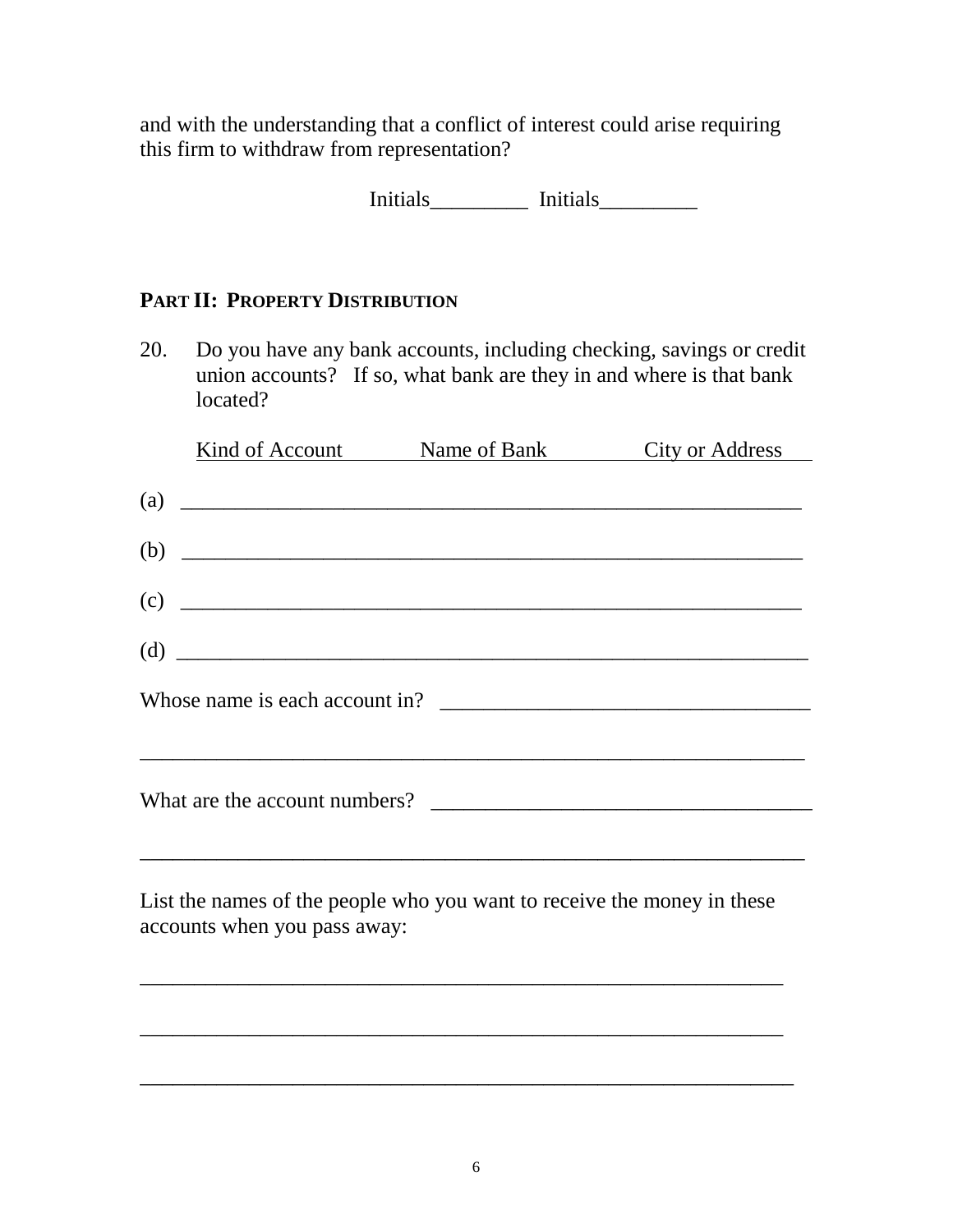List the names of the people who would be your second choices:

21.Do you own any stock, bonds, mutual funds, notes, or mortgages, including Alaska Native Claims Settlement Act (ANCSA) stock?

\_\_\_\_\_\_\_\_\_\_\_\_\_\_\_\_\_\_\_\_\_\_\_\_\_\_\_\_\_\_\_\_\_\_\_\_\_\_\_\_\_\_\_\_\_\_\_\_\_\_\_\_\_\_\_\_\_\_\_\_\_

\_\_\_\_\_\_\_\_\_\_\_\_\_\_\_\_\_\_\_\_\_\_\_\_\_\_\_\_\_\_\_\_\_\_\_\_\_\_\_\_\_\_\_\_\_\_\_\_\_\_\_\_\_\_\_\_\_\_\_\_\_

\_\_\_\_\_\_\_\_\_\_\_\_\_\_\_\_\_\_\_\_\_\_\_\_\_\_\_\_\_\_\_\_\_\_\_\_\_\_\_\_\_\_\_\_\_\_\_\_\_\_\_\_\_\_\_\_\_\_\_\_\_

Retirement / investment accounts: \_\_\_\_\_\_\_\_\_\_\_\_\_\_\_\_\_\_\_Type: (e.g., Roth IRA, Traditional IRA, 401-K, PERS, TRS, or other defined benefit pension plan, taxable brokerage account)

\_\_\_\_\_\_\_\_\_\_\_\_\_\_\_\_\_\_\_\_\_\_\_\_\_\_\_\_\_\_\_\_\_\_\_\_\_\_\_\_\_\_\_\_\_\_\_\_\_\_\_\_\_\_\_\_

If so, please contact your broker / administrator and have him fax a copy of your beneficiary designations for each account and attach to this questionnaire. Be sure to review these designations yourself from time to time to make sure they accurately reflect your testamentary (will) intentions.

\_\_\_\_\_\_\_\_\_\_\_\_\_\_\_\_\_\_\_\_\_\_\_\_\_\_\_\_\_\_\_\_\_\_\_\_\_\_\_\_\_\_\_\_\_\_\_\_\_\_\_\_\_\_\_\_\_

\_\_\_\_\_\_\_\_\_\_\_\_\_\_\_\_\_\_\_\_\_\_\_\_\_\_\_\_\_\_\_\_\_\_\_\_\_\_\_\_\_\_\_\_\_\_\_\_\_\_\_\_\_\_\_\_\_

Plan Administrator Contact info:\_\_\_\_\_\_\_\_\_\_\_\_\_\_\_\_\_\_\_\_\_\_\_\_\_\_\_\_\_\_\_

Broker Contact info:\_\_\_\_\_\_\_\_\_\_\_\_\_\_\_\_\_\_\_\_\_\_\_\_\_\_\_\_\_\_\_\_\_\_\_\_\_\_\_\_\_

Approximate value of all accounts:\_\_\_\_\_\_\_\_\_\_\_\_\_\_\_\_\_\_\_\_\_\_\_\_\_\_\_\_\_

If you own ANCSA stock, what regional corporation and what village corporation are you a shareholder?

| Regional: | - - - - - |
|-----------|-----------|
|-----------|-----------|

How many shares of stock do you own in each corporation?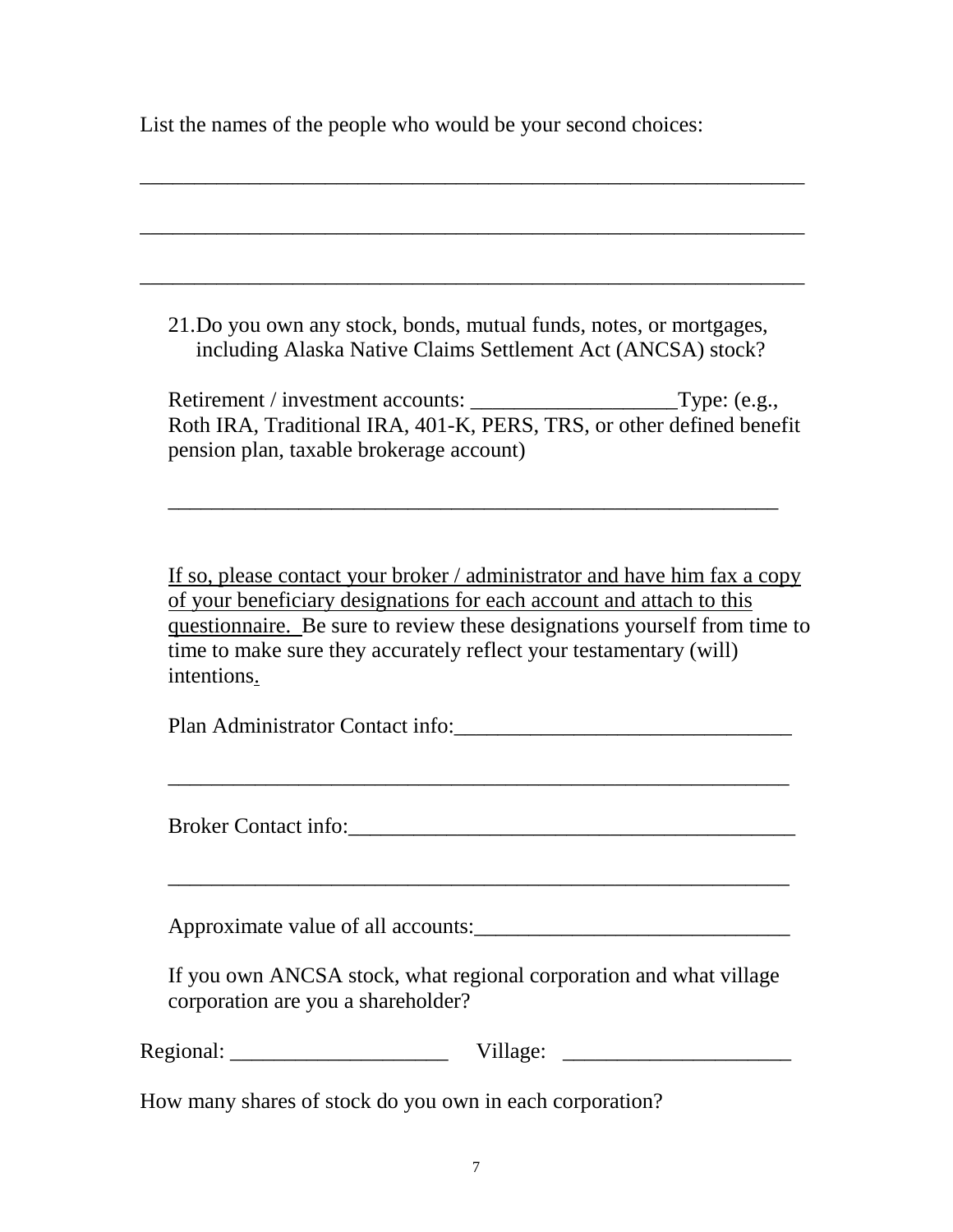|  | Regional: |  |  |
|--|-----------|--|--|
|--|-----------|--|--|

List the names of the people that you want to inherit these investment / retirement accounts / stocks / mutual funds, etc. to:

|  | Name: | Name of Stock: | Number of Shares: | Current POD beneficiary: |
|--|-------|----------------|-------------------|--------------------------|
|--|-------|----------------|-------------------|--------------------------|

\_\_\_\_\_\_\_\_\_\_\_\_\_\_\_\_\_\_\_\_\_\_\_\_\_\_\_\_\_\_\_\_\_\_\_\_\_\_\_\_\_\_\_\_\_\_\_\_\_\_\_\_\_\_\_\_\_\_\_\_\_

\_\_\_\_\_\_\_\_\_\_\_\_\_\_\_\_\_\_\_\_\_\_\_\_\_\_\_\_\_\_\_\_\_\_\_\_\_\_\_\_\_\_\_\_\_\_\_\_\_\_\_\_\_\_\_\_\_\_\_\_\_

\_\_\_\_\_\_\_\_\_\_\_\_\_\_\_\_\_\_\_\_\_\_\_\_\_\_\_\_\_\_\_\_\_\_\_\_\_\_\_\_\_\_\_\_\_\_\_\_\_\_\_\_\_\_\_\_\_\_\_\_\_

\_\_\_\_\_\_\_\_\_\_\_\_\_\_\_\_\_\_\_\_\_\_\_\_\_\_\_\_\_\_\_\_\_\_\_\_\_\_\_\_\_\_\_\_\_\_\_\_\_\_\_\_\_\_\_\_\_\_\_\_\_

Who would be your second choices?

Name: Name of Stock: Number of Shares: Alternate POD ben:

\_\_\_\_\_\_\_\_\_\_\_\_\_\_\_\_\_\_\_\_\_\_\_\_\_\_\_\_\_\_\_\_\_\_\_\_\_\_\_\_\_\_\_\_\_\_\_\_\_\_\_\_\_\_\_\_\_\_\_

\_\_\_\_\_\_\_\_\_\_\_\_\_\_\_\_\_\_\_\_\_\_\_\_\_\_\_\_\_\_\_\_\_\_\_\_\_\_\_\_\_\_\_\_\_\_\_\_\_\_\_\_\_\_\_\_\_\_\_

\_\_\_\_\_\_\_\_\_\_\_\_\_\_\_\_\_\_\_\_\_\_\_\_\_\_\_\_\_\_\_\_\_\_\_\_\_\_\_\_\_\_\_\_\_\_\_\_\_\_\_\_\_\_\_\_\_\_\_

\_\_\_\_\_\_\_\_\_\_\_\_\_\_\_\_\_\_\_\_\_\_\_\_\_\_\_\_\_\_\_\_\_\_\_\_\_\_\_\_\_\_\_\_\_\_\_\_\_\_\_\_\_\_\_\_\_\_\_

22. Do you own your own house? Do you own more than one home? Do you own any land? If the answer to any of these questions is "yes", give a description of where the land is by tract, lot and block numbers as well as through street address and city or village.

\_\_\_\_\_\_\_\_\_\_\_\_\_\_\_\_\_\_\_\_\_\_\_\_\_\_\_\_\_\_\_\_\_\_\_\_\_\_\_\_\_\_\_\_\_\_\_\_\_\_\_\_\_\_\_\_\_\_\_\_\_

\_\_\_\_\_\_\_\_\_\_\_\_\_\_\_\_\_\_\_\_\_\_\_\_\_\_\_\_\_\_\_\_\_\_\_\_\_\_\_\_\_\_\_\_\_\_\_\_\_\_\_\_\_\_\_\_\_\_\_\_\_

\_\_\_\_\_\_\_\_\_\_\_\_\_\_\_\_\_\_\_\_\_\_\_\_\_\_\_\_\_\_\_\_\_\_\_\_\_\_\_\_\_\_\_\_\_\_\_\_\_\_\_\_\_\_\_\_\_\_\_\_\_

\_\_\_\_\_\_\_\_\_\_\_\_\_\_\_\_\_\_\_\_\_\_\_\_\_\_\_\_\_\_\_\_\_\_\_\_\_\_\_\_\_\_\_\_\_\_\_\_\_\_\_\_\_\_\_\_\_\_\_\_\_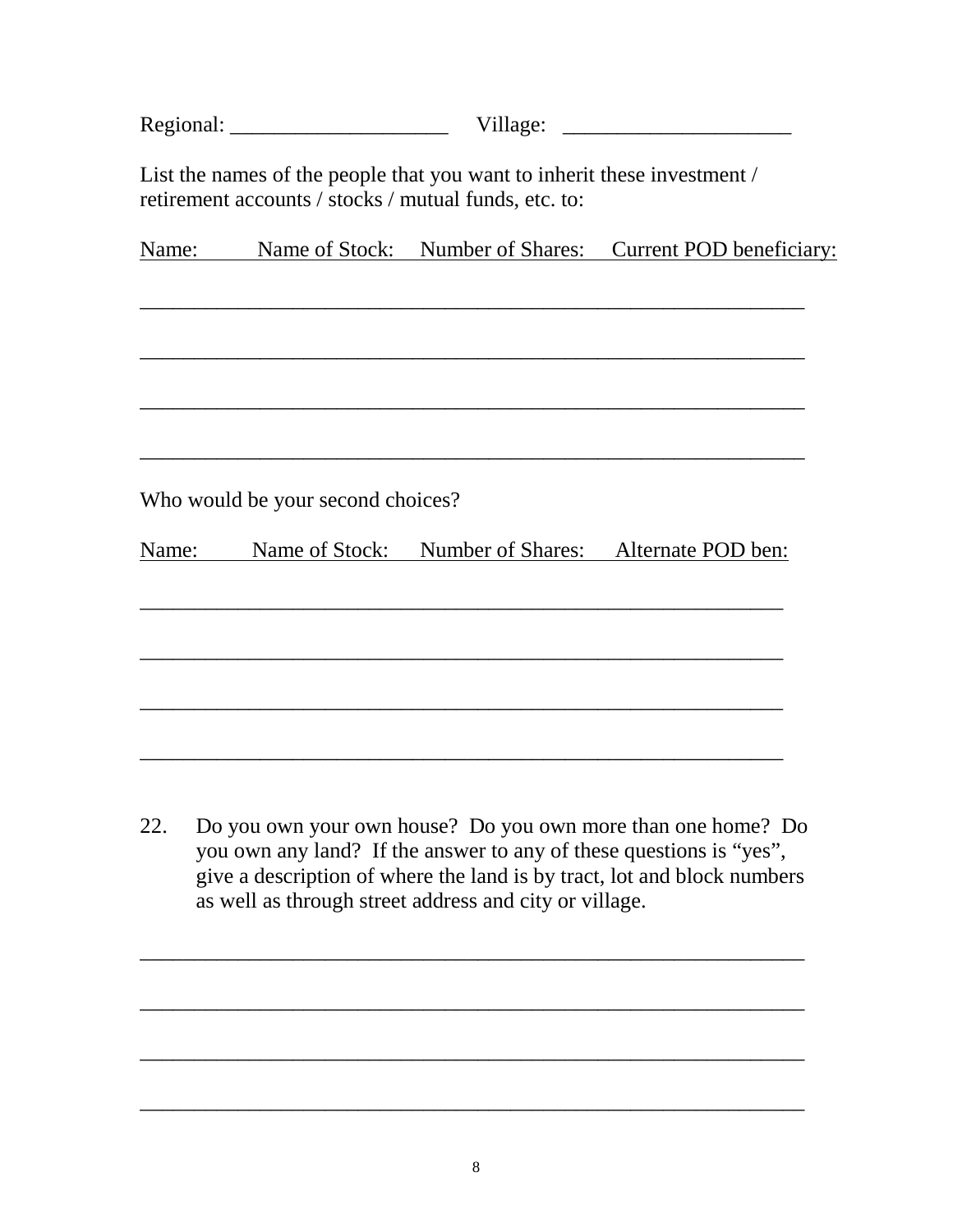| Who do you want to will your land and home to? __________________________________     |
|---------------------------------------------------------------------------------------|
|                                                                                       |
| 23. Do you have any life insurance? If so, in what company:                           |
|                                                                                       |
| What type of life insurance? (Whole Life / Universal / Term)____________              |
| Who is listed as the POD beneficiary under the terms of this policy?                  |
| Alternate Beneficiary?                                                                |
| Is that who you want to give this insurance money to? __________________________      |
| Who is your second choice?                                                            |
| 24. Do you own any boats, skiffs, outboards, fishing gear? If so, please<br>describe: |
|                                                                                       |
| Who do you want to give them to?                                                      |

\_\_\_\_\_\_\_\_\_\_\_\_\_\_\_\_\_\_\_\_\_\_\_\_\_\_\_\_\_\_\_\_\_\_\_\_\_\_\_\_\_\_\_\_\_\_\_\_\_\_\_\_\_\_\_\_\_\_\_\_\_

\_\_\_\_\_\_\_\_\_\_\_\_\_\_\_\_\_\_\_\_\_\_\_\_\_\_\_\_\_\_\_\_\_\_\_\_\_\_\_\_\_\_\_\_\_\_\_\_\_\_\_\_\_\_\_\_\_\_\_\_\_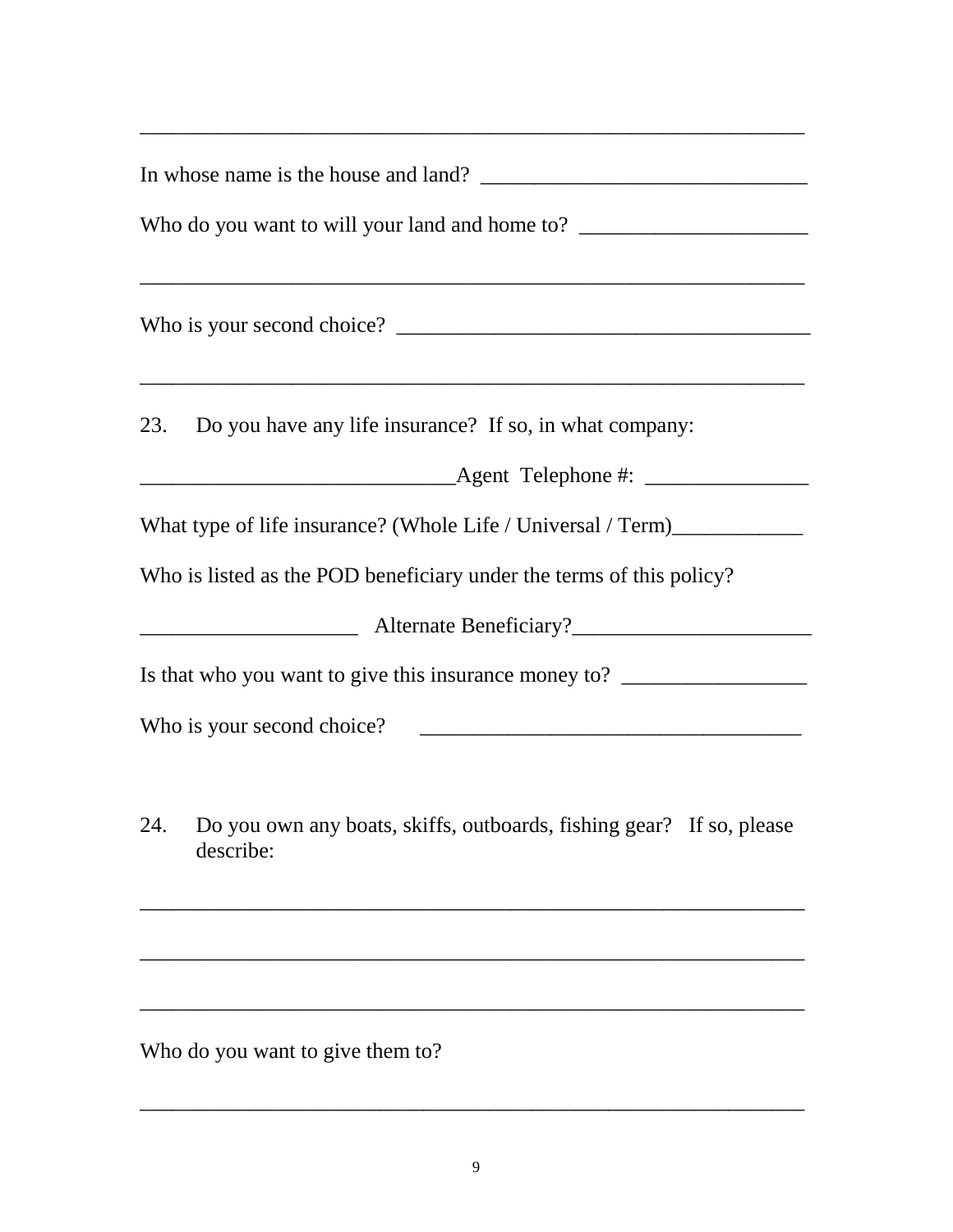| 25. |                                                                                                                       |
|-----|-----------------------------------------------------------------------------------------------------------------------|
|     |                                                                                                                       |
|     |                                                                                                                       |
|     | 26. Do you own any cars, trucks, three wheelers, snowmobiles, etc.? If<br>so, please describe them:                   |
|     |                                                                                                                       |
|     |                                                                                                                       |
|     |                                                                                                                       |
|     | ,我们也不能在这里,我们也不能会在这里,我们也不能会在这里,我们也不能会在这里,我们也不能会不能会不能会。""我们,我们也不能会不能会不能会不能会不能会不能会。"<br>Who do you want to give them to? |
|     |                                                                                                                       |
|     | Who is your second choice?                                                                                            |
|     |                                                                                                                       |

Do you own any rifles or any other guns? If so please describe them: 27.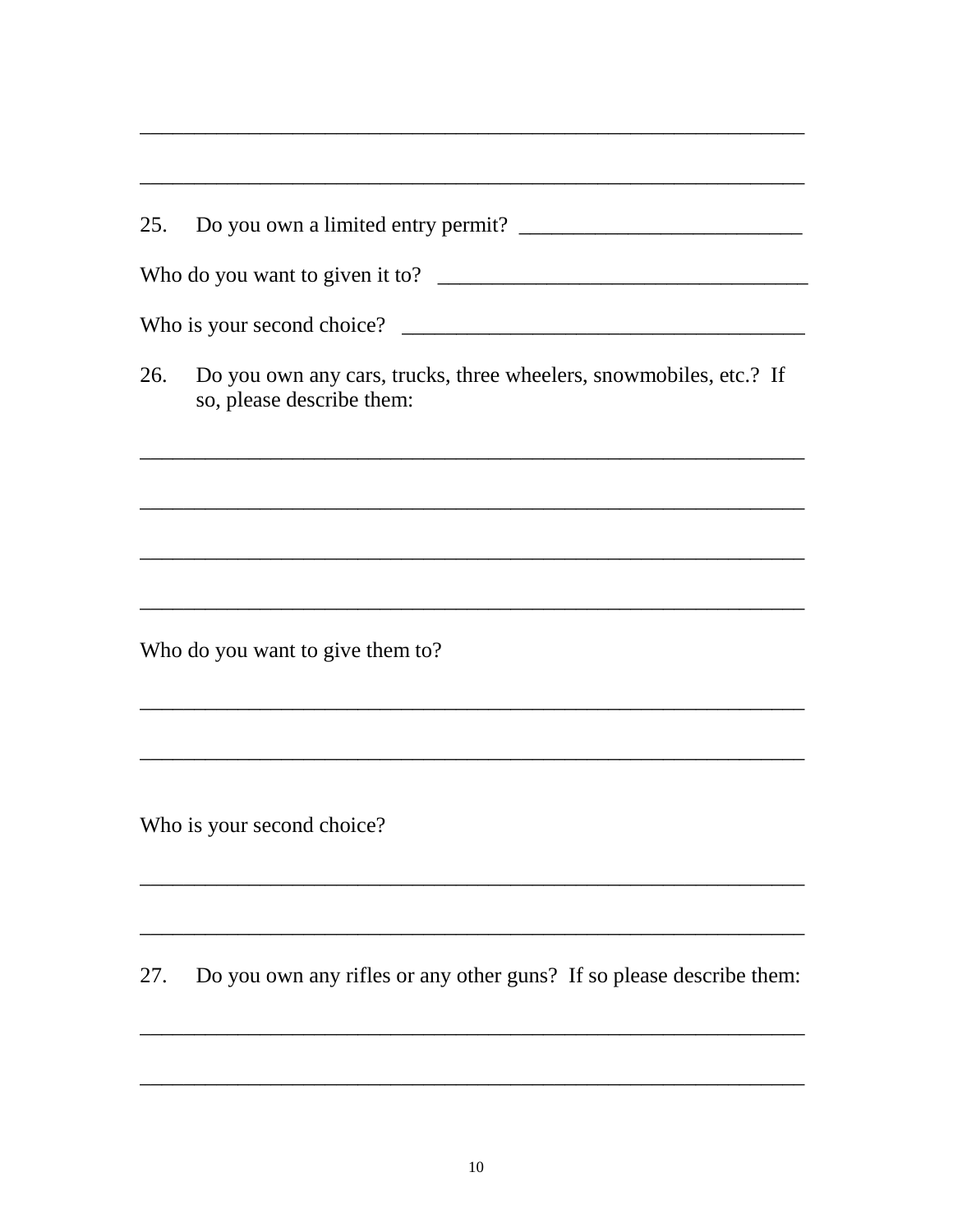Who do you want to give them to?

Who is your second choice?

Do you have any television sets, VCRs, CD/Stereo players? If so, 28. describe them:

Who do you want to give them to?

Who is your second choice?

Do you own any other property of value or special nature such as 29. jewelry, family heirlooms, antiques or paintings? If so, describe them: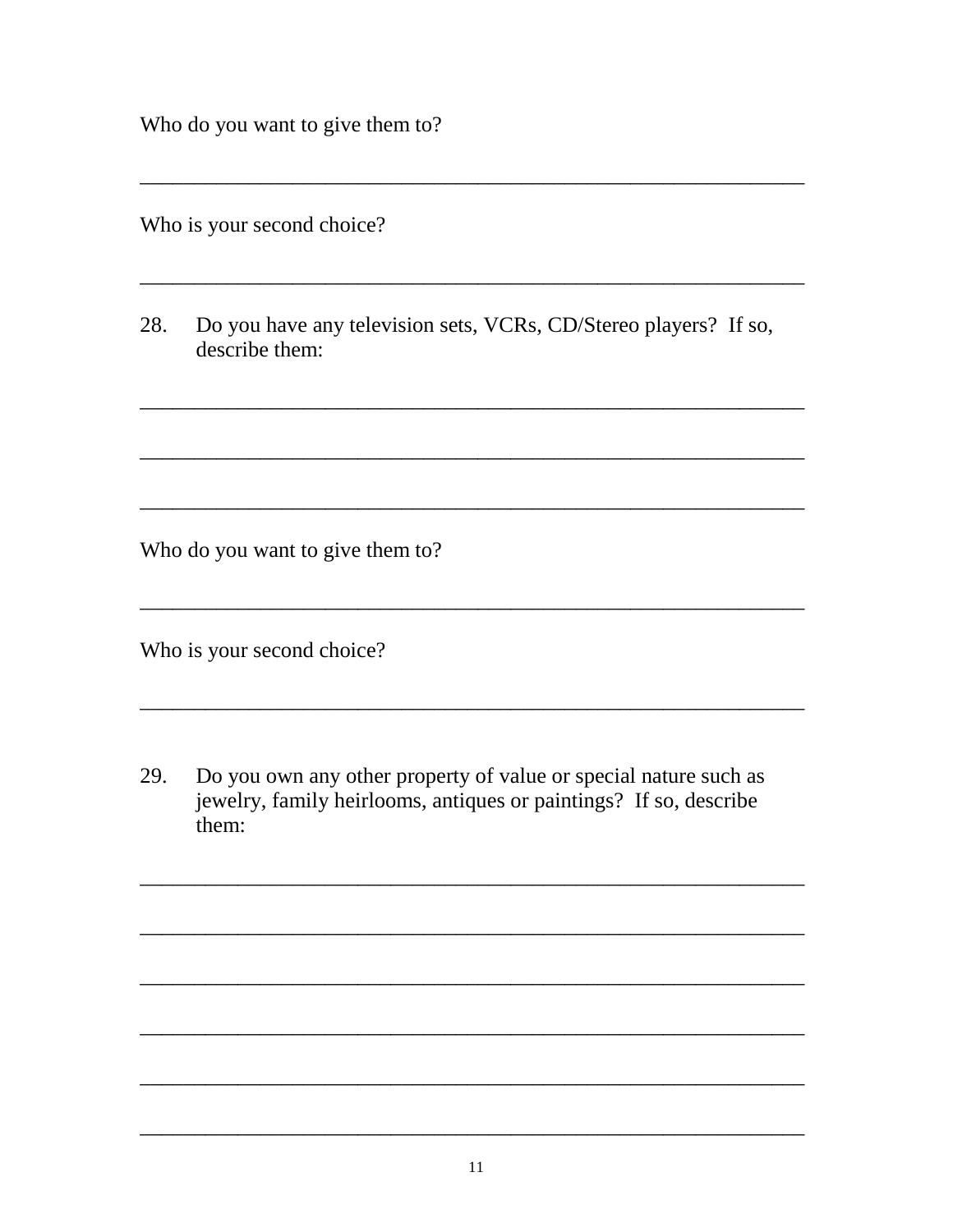|  | Who do you want to give them to? |  |  |
|--|----------------------------------|--|--|
|  |                                  |  |  |

Who is your second choice?

 $30.$ The "residue" clause covers anything that you have forgotten to mention or anything you acquire in the future. Who do you want to give your residue to?

Who is your second choice?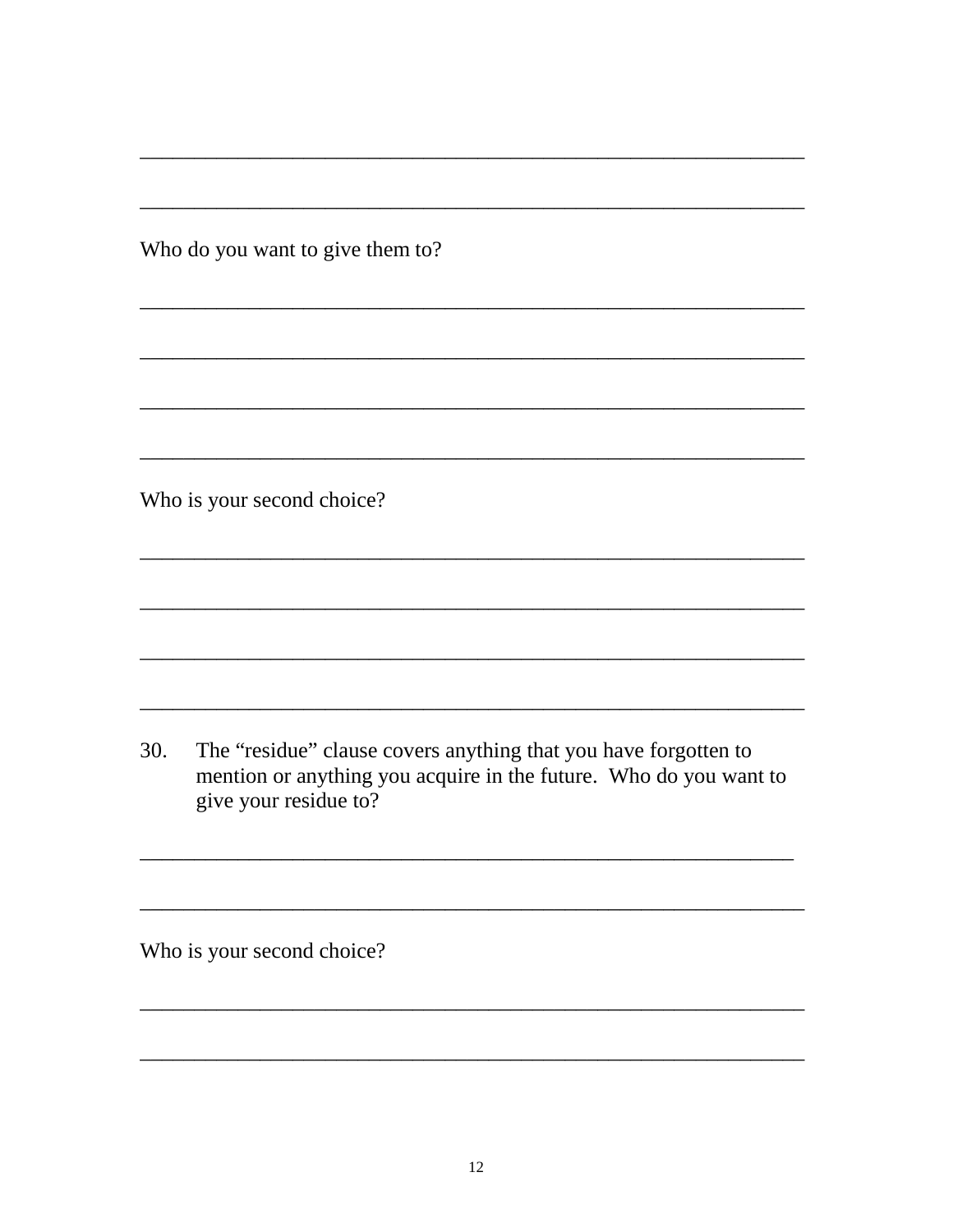31. Please list / identify any other types of property / debts do you own / owe e.g.:

-Limited Liability Company Interests -Corporate Business and Professional Interests -Partnership Interests -Sole Proprietorship Business and Professional Interests -Real Property -Personal Effects -Anticipated Inheritance, Gifts, or Lawsuit Judgments -Cash Accounts -Mortgages, Notes and Other Receivables Owed to the Client -Investment Accounts -Stocks -Alaska Native Stock -Retirement Plans -Bonds -Farm and Ranch Interests -Oil, Gas, and Mineral Interests -Fishing Interests -Other Assets -Liabilities -Unpaid Taxes -Real Estate Mortgages -Loans Against Life Insurance

### **PART III: MISCELLANEOUS INFORMATION**

32. Do you or anyone of the persons that you have listed as potential heirs have a physical, mental or emotional disability? If so, please describe:

\_\_\_\_\_\_\_\_\_\_\_\_\_\_\_\_\_\_\_\_\_\_\_\_\_\_\_\_\_\_\_\_\_\_\_\_\_\_\_\_\_\_\_\_\_\_\_\_\_\_\_\_\_\_\_\_\_\_\_\_\_

\_\_\_\_\_\_\_\_\_\_\_\_\_\_\_\_\_\_\_\_\_\_\_\_\_\_\_\_\_\_\_\_\_\_\_\_\_\_\_\_\_\_\_\_\_\_\_\_\_\_\_\_\_\_\_\_\_\_\_\_\_

\_\_\_\_\_\_\_\_\_\_\_\_\_\_\_\_\_\_\_\_\_\_\_\_\_\_\_\_\_\_\_\_\_\_\_\_\_\_\_\_\_\_\_\_\_\_\_\_\_\_\_\_\_\_\_\_\_\_\_\_\_

33. Who would you like to choose as the personal representative (or executor) of your estate? The personal representative is the person who is responsible for taking care of your property after you die, and seeing that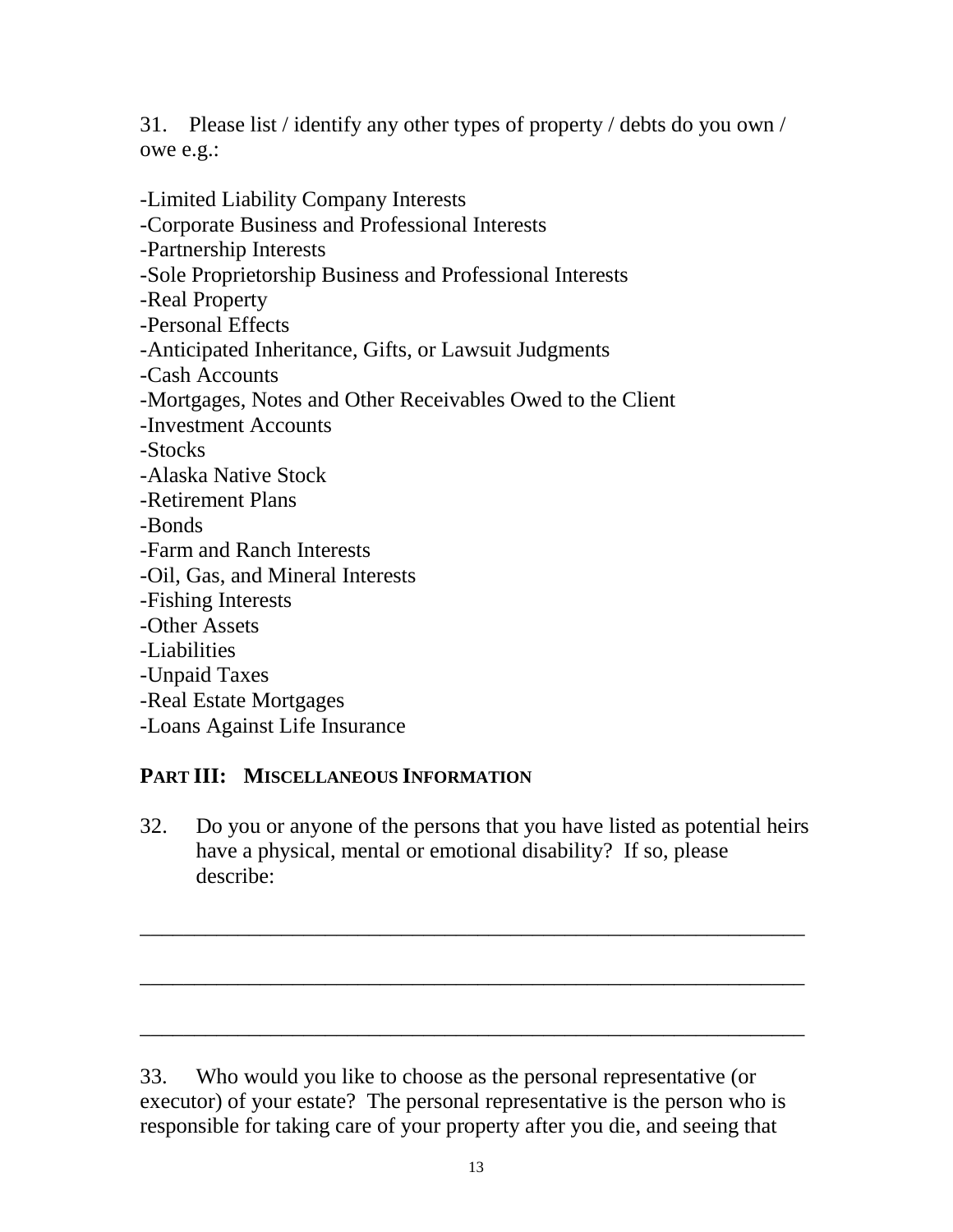everything is distributed properly. The personal representative may be a spouse, family member, friend, or institution.

| Name | <b>Mailing Address</b>                                                                                                                                                        | Relationship        |
|------|-------------------------------------------------------------------------------------------------------------------------------------------------------------------------------|---------------------|
|      | Who is your second choice?                                                                                                                                                    |                     |
| Name | <b>Mailing Address</b>                                                                                                                                                        | Relationship        |
| 34.  | If you have minor children at the time of your death, and your spouse<br>has already passed away, you should name a "legal guardian" to take<br>care and raise your children. |                     |
| Name | <b>Mailing Address</b>                                                                                                                                                        | <b>Relationship</b> |
|      | Who is your second choice?                                                                                                                                                    |                     |
| Name | <b>Mailing Address</b>                                                                                                                                                        | Relationship        |
| 35.  | If a trust is to be set up in your will, describe this trust (for whom,<br>amount, and for how long):                                                                         |                     |
|      |                                                                                                                                                                               |                     |
|      | Who would you like to be the "trustee"?                                                                                                                                       |                     |
| Name | <b>Mailing Address</b>                                                                                                                                                        | Relationship        |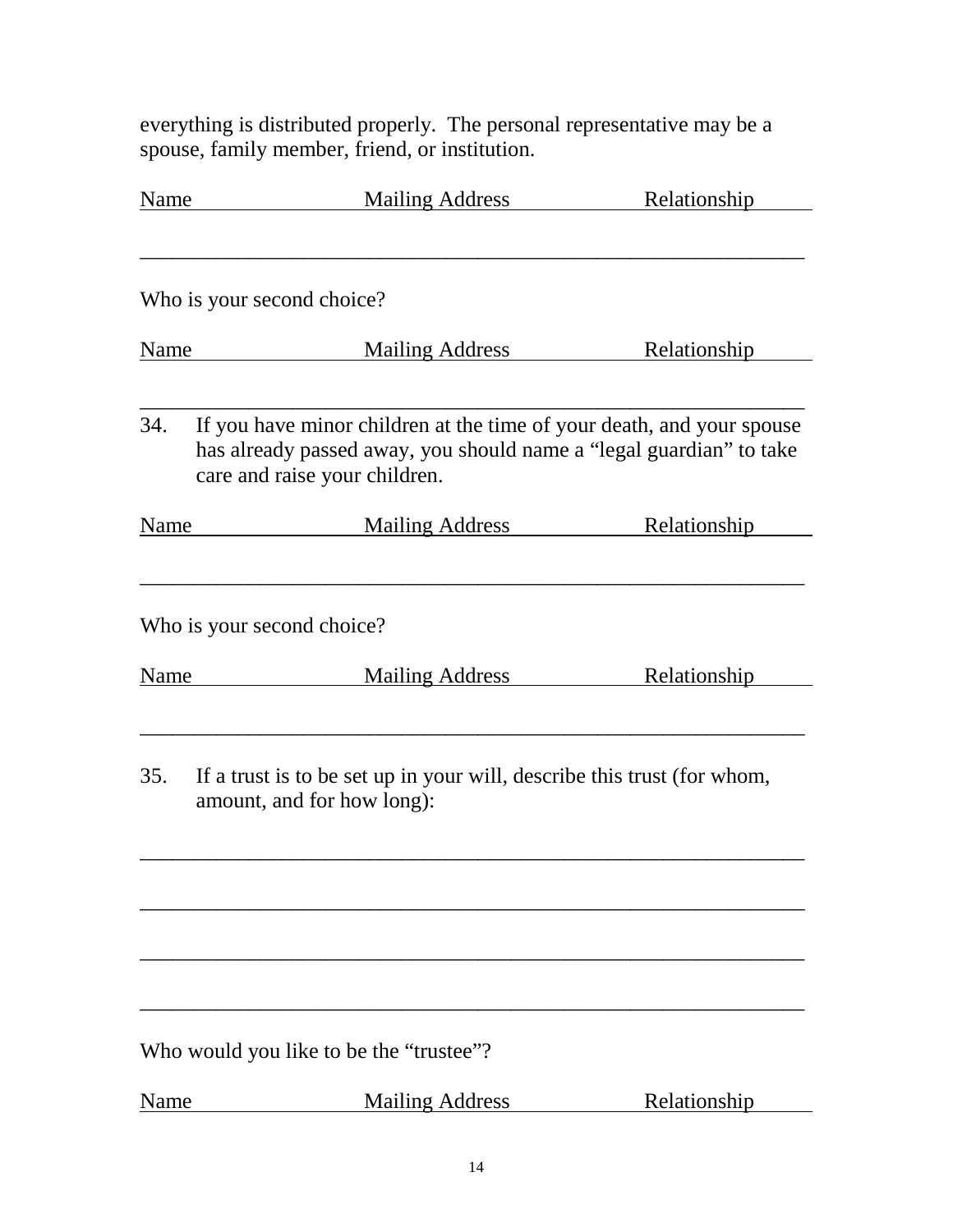Who is your second choice?

| <b>Mailing Address</b>                                     | Relationship                                                                         |
|------------------------------------------------------------|--------------------------------------------------------------------------------------|
| What burial or funeral arrangement would you like to have? |                                                                                      |
|                                                            |                                                                                      |
|                                                            |                                                                                      |
|                                                            | Name<br>Have you ever made a will before? If so, when did you complete that<br>will? |

\_\_\_\_\_\_\_\_\_\_\_\_\_\_\_\_\_\_\_\_\_\_\_\_\_\_\_\_\_\_\_\_\_\_\_\_\_\_\_\_\_\_\_\_\_\_\_\_\_\_\_\_\_\_\_\_\_\_\_\_\_

If you have a copy of this will, please attach it to this questionnaire.

38. Do you have a pre or post-nuptial agreement? \_\_\_\_\_\_If so, please attach to this form for review.

39. Please provide an estimate of your net worth by adding up all of your valuable assets (including the equity in your home) and subtracting all of your debt / liabilities.

Total of Assets:\_\_\_\_\_\_\_\_\_\_\_\_

| <b>Total of Debts:</b> |
|------------------------|
|------------------------|

| Net Worth: |  |
|------------|--|
|------------|--|

Estimated Net Worth at Death:

Likely Life Insurance Policy payable at death: \_\_\_\_\_\_\_\_\_\_\_\_\_\_\_\*